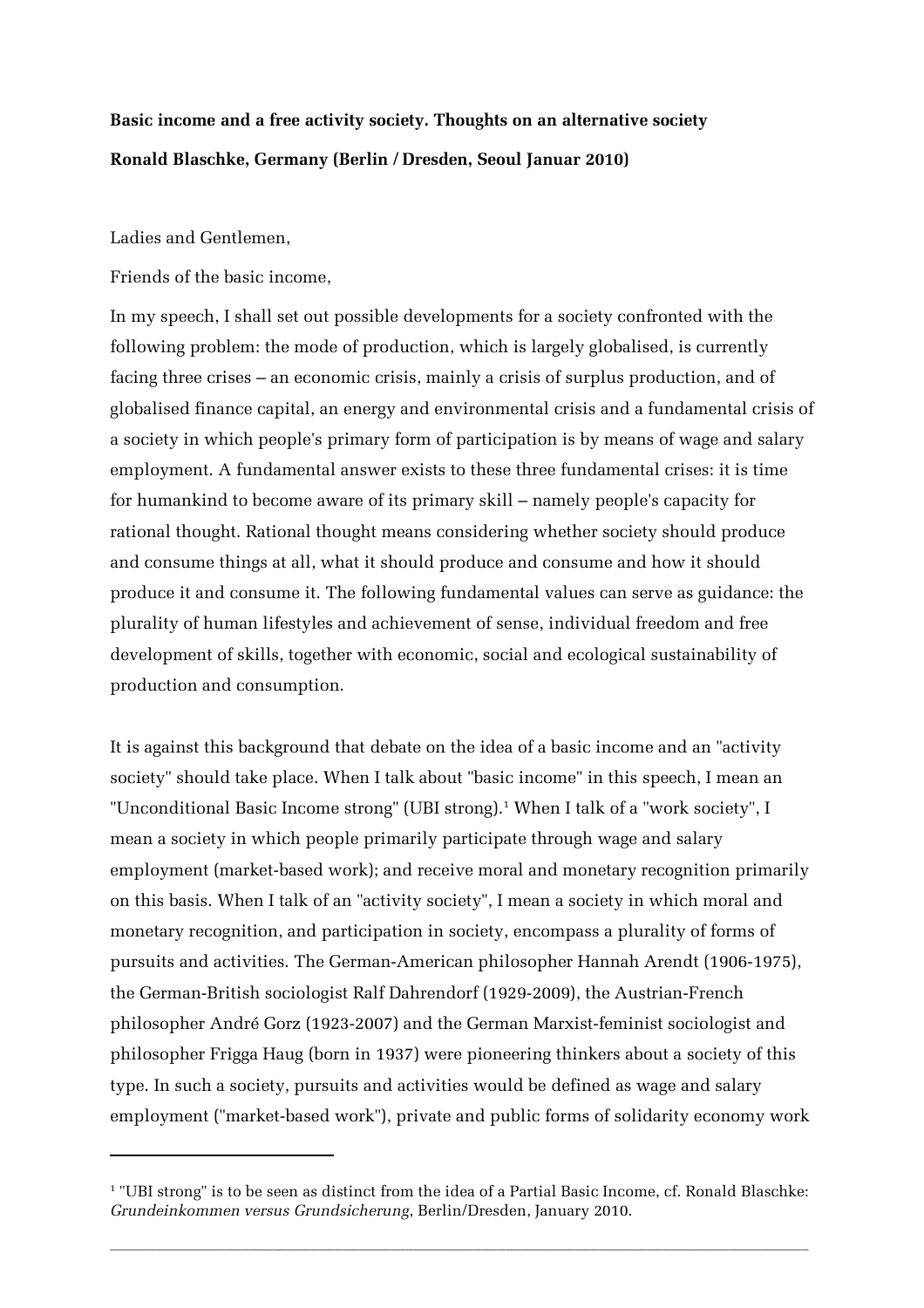or subsistence, private forms of family work, care giving, child-rearing, and nursing care, civic (public-political) engagement, leisurely pursuits and education in private and community (but not institutionalised) contexts, as well as in public institutionalised contexts. Yet an activity society can only be described as a "free activity society" if people are able to choose freely and individually how they wish to combine and switch between the various forms of leisurely pursuits and activities during the course of their lives and on an everyday basis; naturally, certain necessities would have to be taken into account and people would have to coordinate with each other in such a society. In a work society, in contrast, the plurality of pursuits and activities is geared in concrete terms and in terms of the goals pursued towards wage and salary employment, and it is this wage and salary employment which primarily determines moral and monetary recognition.

## **The work society and crises of society**

A society which primarily values market-based activities, which supposedly generate added value (wage and salary employment), will, in an era of surplus production capacities, automatically descend into permanent and cyclical surplus-production crises. This is because, in a capitalist society, the prime function of wage and salary employment is to generate added value, i.e. profit, thus fuelling production and consumption. Surplus production is reflected in the artificial extension of market-based spheres of production and consumption and the associated exploitation and waste of energy resources and other natural resources and human skills. This occurs *firstly* due to the constant development of new products and services and to the increasingly short shelf lives of goods and services. These shorter shelf lives are triggered by fashions and design, as well as a deliberate policy of shortening the technical shelf lives of products and services. *Secondly,* market-based activities have been expanded into the peopleoriented spheres of caregiving, nursing, child-rearing, everyday socialisation and physical well-being. The expansion of market-based production and consumption during times of surplus is dependant *firstly* on artificial creation of needs. This occurs through socialisation and education, which teaches people to consume and to constantly consume new things, in order to drive market production, which in turn supposedly creates value added. Furthermore, immense financial means and natural resources have to be squandered on the design and marketing of products and services, in order to artificially create and maintain a readiness to consume them. The second parallel method of maintaining market-based production and consumption involves the creation of artificial shortages in the commodities people need to secure their livelihoods, or the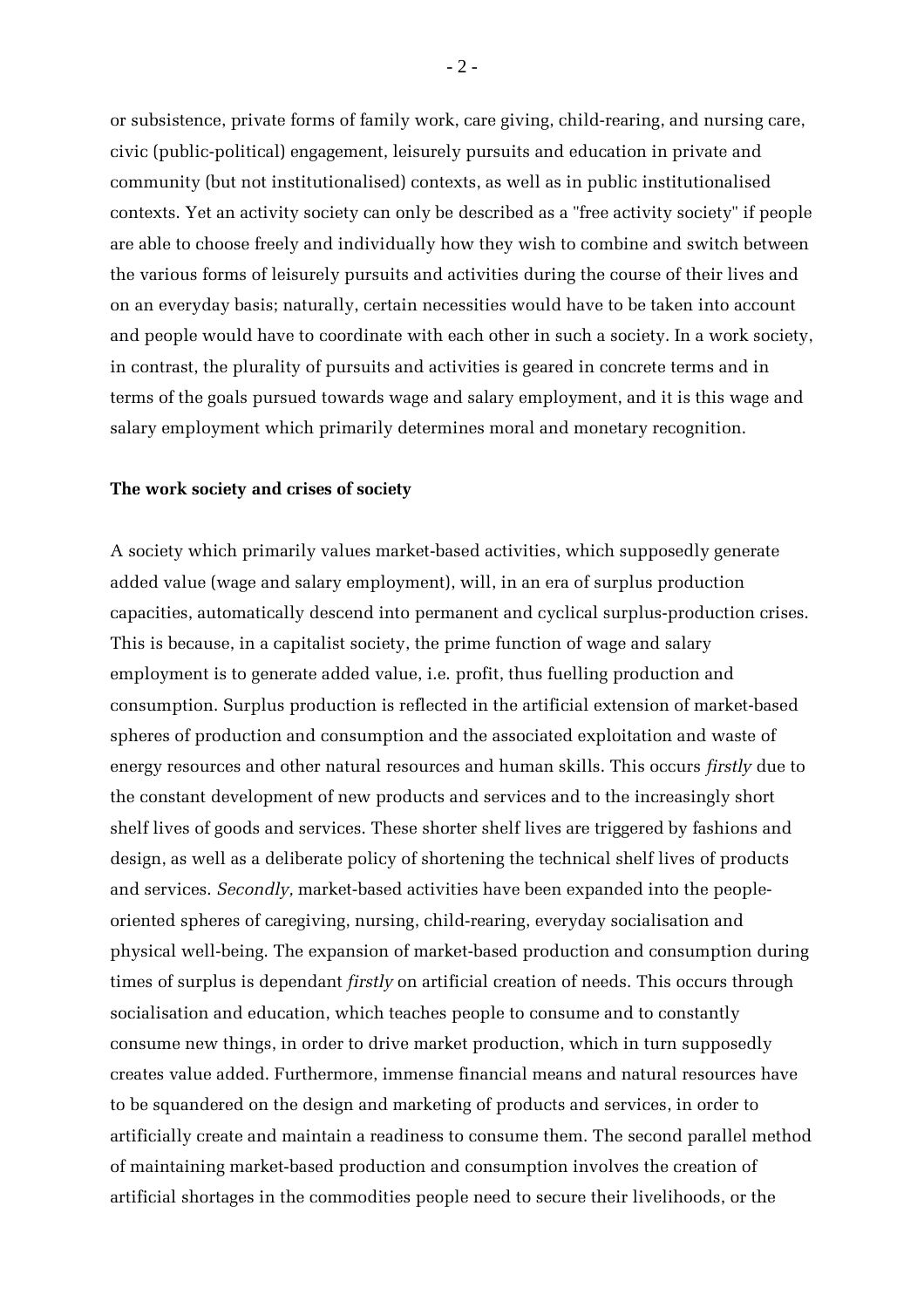creation of bureaucratic, costly obstacles to people accessing them; this may take the form of privatisation of natural means of subsistence (e.g. land, water, natural remedies) or the denial of monetary transfers needed to secure livelihoods and allow participation in extremely money-based societies.

Surplus production in a world characterised by material excess results in the flight of capital into the speculative financial sector in order to safeguard and generate money without providing any service, since investing in productive plant no longer creates sufficiently high or stable levels of profit. Meanwhile, the poorest members of society are forced to take out loans and incur excessive debt, since the system of power politics denies them the fundamental natural means of subsistence and the monetary means needed to secure livelihoods and allow participation in society. These two phenomena (speculation and excessive debt) led to the recent financial crisis, which succeeded in ridding the markets of pointless products in some cases and for a limited period of time. In addition to growing mass unemployment[,](#page-2-0) or residual unemployment $^{\rm 2}$ , we are seeing a rapid peak in unemployment – depending on the national structures of the capital and paid-work economy and its integration into transnational or global and finance market processes.

## **Crisis of the work society and market-orientated methods of crisis management**

In view of the catastrophic impacts to be expected in the sphere of wage and salary employment, two new instruments were applied in Germany to stabilise the work society, which, stripped of their market-orientation, could herald a new basic-income society: Firstly, owners of cars of at least nine years old were paid a "scrappage premium" when they bought a new car  $-$  a payment which was made without any work being performed in return and without means testing. The goal was to save the car industry from massive economic bankruptcy. After all, neither people nor the environment can cope with the number of cars able to be produced. Secondly, companies experiencing a drop in orders due to the crisis and thus introducing short-time working for their workers may apply to the labour office for a special grant provided due to the difficult economic situation. The labour office pays employees compensation amounting to 67 per cent (for those with children) or 60 per cent (for those without children) of their net loss in wages. Likewise, this is a financial payment made without any work being performed in

<span id="page-2-0"></span><sup>2</sup> Unemployment here means the lack of wage or salary employment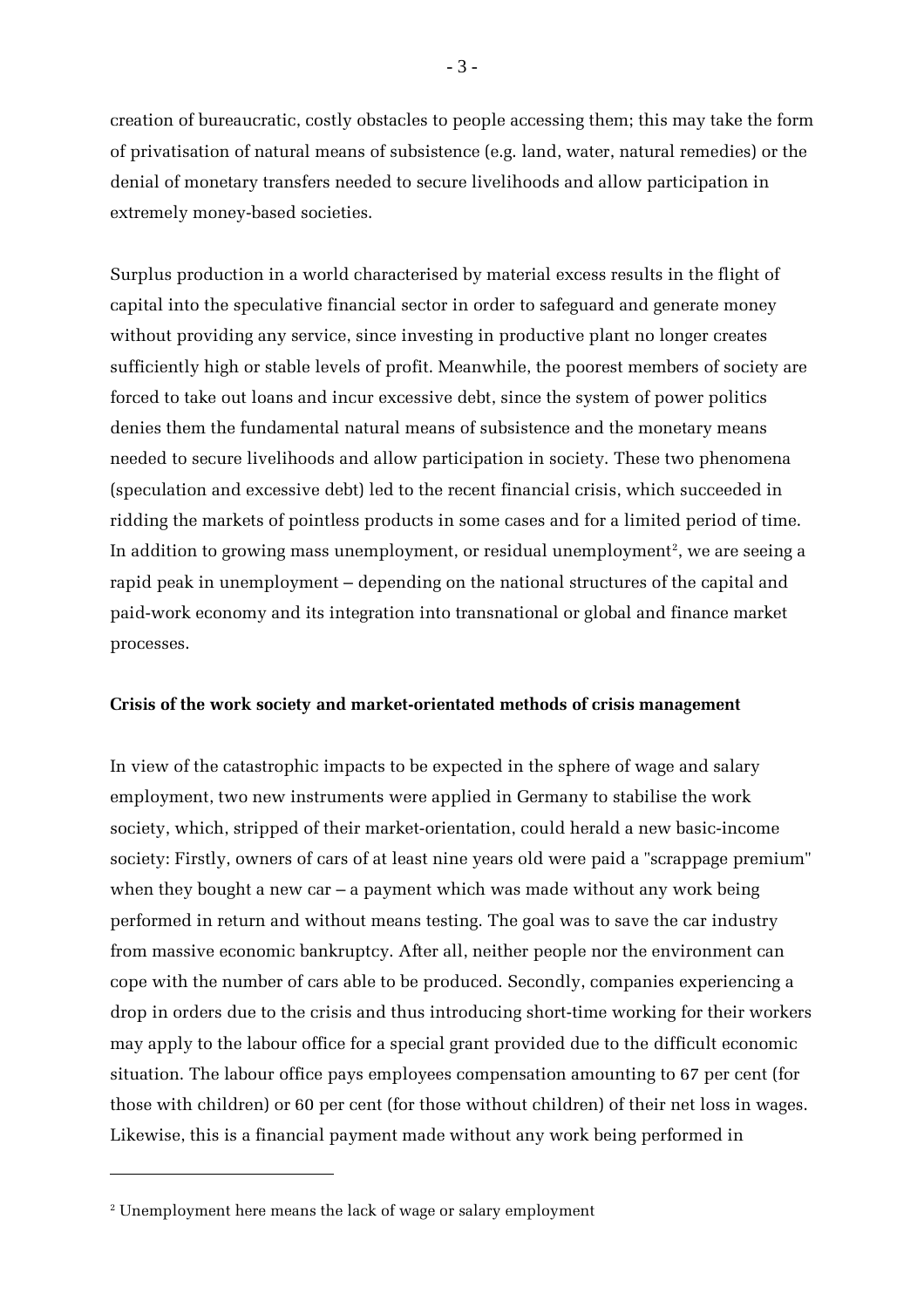exchange and without means testing. Those employees receiving such support are not included in unemployment statistics. This method of securing people's livelihoods (and tweaking the statistics) was used on a large scale in eastern Germany after the fall of the Wall. The firms in the former German Democratic Republic, which no longer had any orders due to increased production and competition from West Germany, ordered "zero short-time working" for their employees. The resulting hundred per cent shortfall in wages was also compensated in this way by the labour office – without the employees carrying out any work in exchange and without means testing.

These are two examples (scrappage premium, short-time working grant) of the provision of basic-income-style transfers for certain groups of people during times of crisis – though in this case the aim was not to establish a free activity society, but rather to stabilise a work society in crisis. Nevertheless, these examples herald a basic-income system in a society able to meet people's fundamental needs with ever decreasing amounts of human labour.

## **The free activity society with a basic income as a society of culture**

The social philosopher André Gorz referred in his arguments supporting a "UBI strong" to the "Paradise paradox" concept developed by the Russian-American economist and Nobel Prize-winner Wassily Leontief (1905-1999): let us imagine a society in which, due to large-scale automation, the production of the goods and services needed requires ever decreasing amounts of human labour. Despite the existence of surpluses, people are unable to use these goods and services, however; indeed in some instances they are starving. They are not receiving any income, due to the traditional link between work and income. After all, they are rarely or never involved in paid employment anymore. Eighty years ago, French distributionists were already calling, against this background, for "consumption payments" – in other words, for a basic income to secure individual livelihoods and participation in society independent of work performed or to be performed in the future.[3](#page-3-0) This de-commodified form of redistribution of resources by means of "consumption payments" was presented in the framework of a comprehensive discussion project on the plural economy in the French journal *transversales,* alongside three other types of payment. [4](#page-3-1) Naturally, this type of distribution relies on the

 $-4-$ 

<span id="page-3-1"></span><span id="page-3-0"></span><sup>3</sup> Cf. André Gorz: *Arbeit zwischen Misere und Utopie*, Frankfurt/Main 2000: 131.

<sup>4</sup> Cf. André Gorz: *Wissen, Wert und Kapital. Zur Kritik der Wissensökonomie*, Zürich 2004: 127